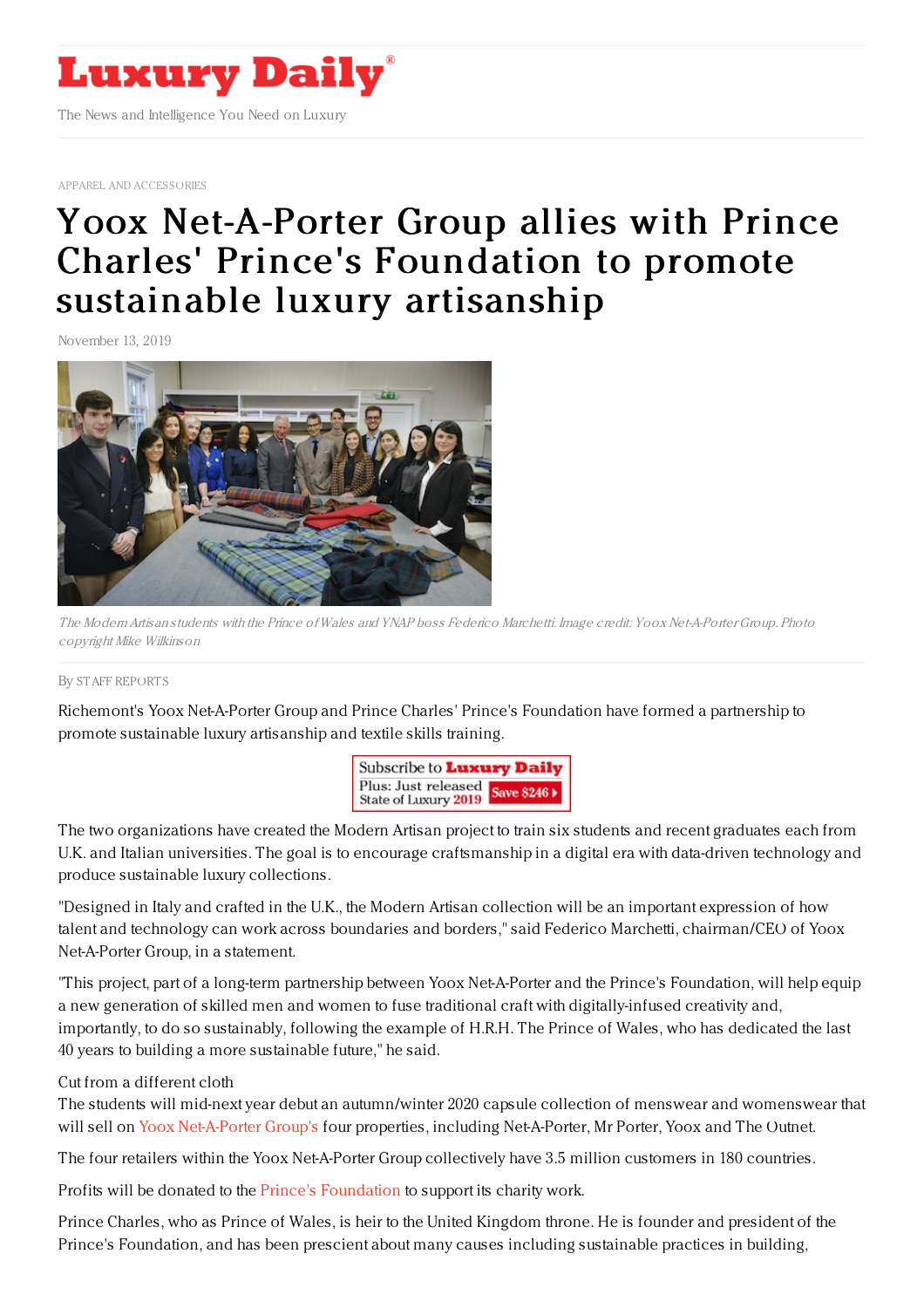organic farming and encouraging youth to develop vocational skills.

The deal with Yoox Net-A-Porter Group is in line with Prince Charles' vision to keep native textile skills alive in the U.K.



The Prince ofWales with YNAP chairman/CEO Federico Marchetti at Dumfries House in Scotland. Image credit: Yoox Net-A-PorterGroup. Photo copyright Mike Wilkinson

## Study in progress

The six Italian students selected from Politecnico di Milano will design the collection, drawing inspiration from Leonardo Da Vinci in the 500<sup>th</sup> anniversary year of his death and the heritage of British and Italian textile craftsmanship.

Politecnico's Fashion in Process research lab will support the design process, gaining exclusive access to Yoox Net-A-Porter Group data to identify long-term customer design preferences.

As the Italian artisans are designing the collection, the Prince's Foundation will work with six graduates from the U.K. to take part in a specially designed four-month training course in luxury small batch production skills designed to help them gain employment in the industry.

During the course, the British graduates will learn how to handle wool, cashmere and silk fabrics to ensure garment finishes meet the requirements of the luxury market.

This training will equip the students with the skills needed to make the collection at Dumfries House, the headquarters of the Prince's Foundation in Ayrshire, Scotland.

The two groups of trainee artisans will meet in cultural exchanges while on the project, both in Milan and in Scotland. They will collaborate on product development to propel their collections from design stage through to final samples.

Following the launch of the collection in mid-next year, the Modern Artisan project will be exhibited at the Michelangelo Foundation's Homo Faber showcase of European craftsmanship.

"At The Prince's Foundation, we deliver education programs to thousands of people every year inspired by the vision of H.R.H. The Prince of Wales," said Jacqueline Farrell, education director of the Prince's Foundation at Dumfries House, in a statement.

"Sustainability is at the heart of everything we do, so we are proud to have partnered with Yoox Net-A-Porter Group to